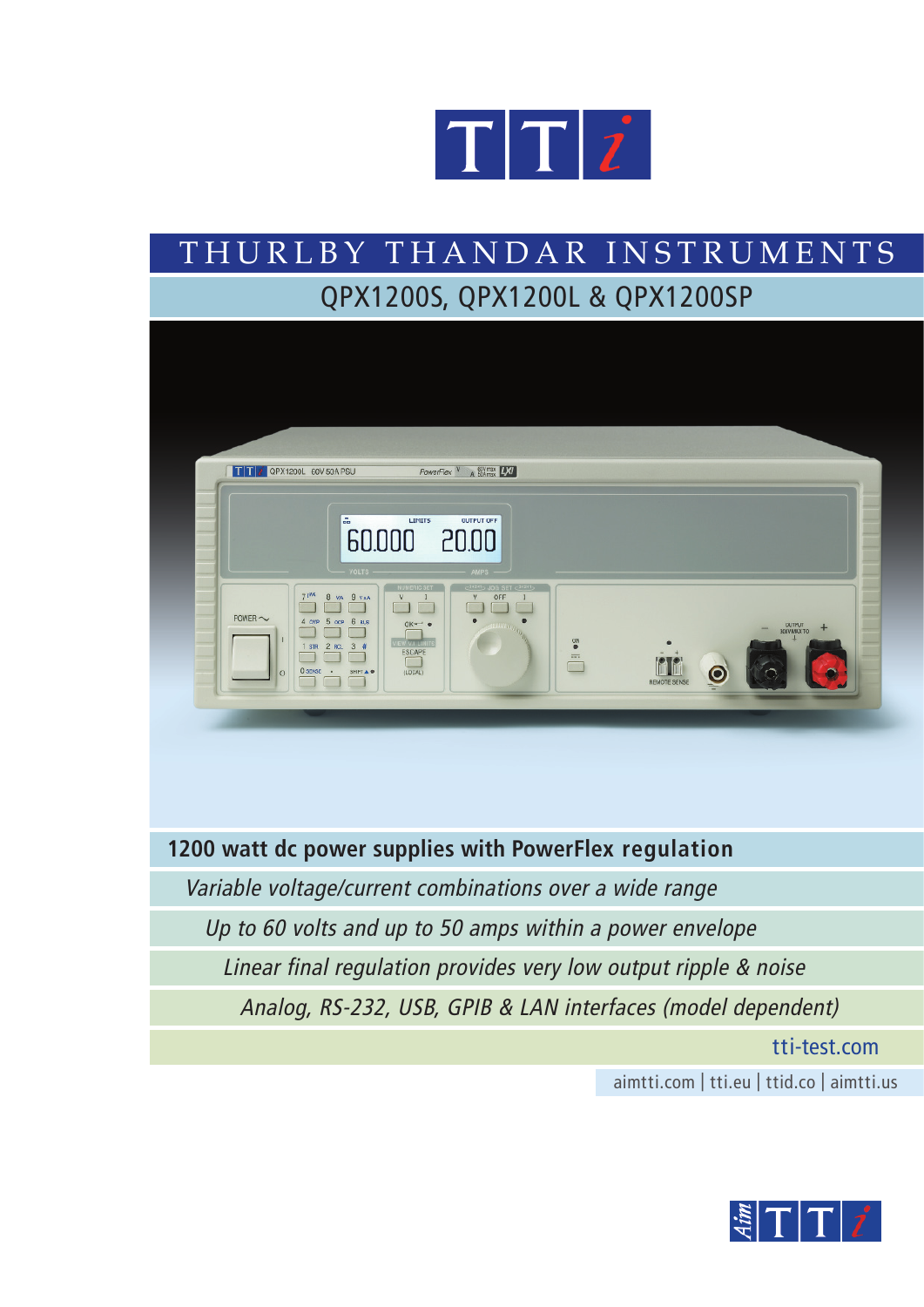



The QPX1200S is a laboratory dc power supply with a maximum total output power of 1200 watts and is suited to both bench-top and system applications. The QPX1200SP adds full digital remote control using USB, RS-232, LAN and GPIB interfaces. Both models include analog remote control.

### **PowerFlex**

The QPX1200S is a different type of laboratory power supply designed to meet the need for flexibility in the choice of voltage and current.

A conventional PSU has a fixed current limit giving a power capability that reduces directly with the output voltage.

The TTi PowerFlex design of the QPX1200S enables higher currents to be generated at lower voltages within an overall power limit envelope. Each output can provide three times the current of a conventional PSU of the same maximum voltage and power (see power curve).

Example voltage/current combinations include 60V/20A, 48V/25A, 37.5V/30A, 26V/40A, and 20V/50A.

The PowerFlex regulator includes a linear output stage giving the QPX1200S exceptionally low output noise for a unit of this power, and ensuring good transient response

### Bench or rack mounting

The QPX1200S is housed in a 350mm (13¾") wide case suitable for use on the bench-top. Output and remote sense terminals are mounted both on the front and on the rear panel along with the analog and logic interface connectors and, on the QPX1200SP, the bus interface connectors.

The power supply is 3U high and a rack mounting kit (RM310 or RM310A) is available as an option.

- $\triangleright$  PowerFlex design with 1200 watts maximum power
- ▶ Wide range of voltage/current combinations
- ► Up to 60V and up to 50A within a power envelope
- $\blacktriangleright$  Linear final regulation provides very low output noise and fast transient reponse
- $\triangleright$  Setting by direct numeric entry or by spin wheel
- $\blacktriangleright$  High setting resolution of 1mV in up to 60 volts
- Multiple non-volatile setting memories
- ▶ Variable OVP and OCP trips
- ► Low resistance and power calculation
- ▶ Analog control interfaces for voltage and current
- ▶ Bench or rack mounting with front and rear terminals
- GPIB, RS-232, USB & LAN (LXI) interfaces (QPX1200SP)

### Power calculation

The meter for each output can be set to show the total power currently being provided to the load (V x A) to a resolution of 0.1 watts.

The power is shown in addition to the voltage and current values.

### Low resistance calculation

The meter for each output can be set to show the equivalent resistance of the load by displaying voltage divided by current.



Low resistance measurements using a DMM utilise a low excitation current and suffer from thermal emf errors and other low voltage effects.

This function enables low resistance measurements to be made at high currents by using the remote sense terminals to create a four terminal connection. This can give much more reliable results for certain component types, such as magnetics, which operate at ampere levels.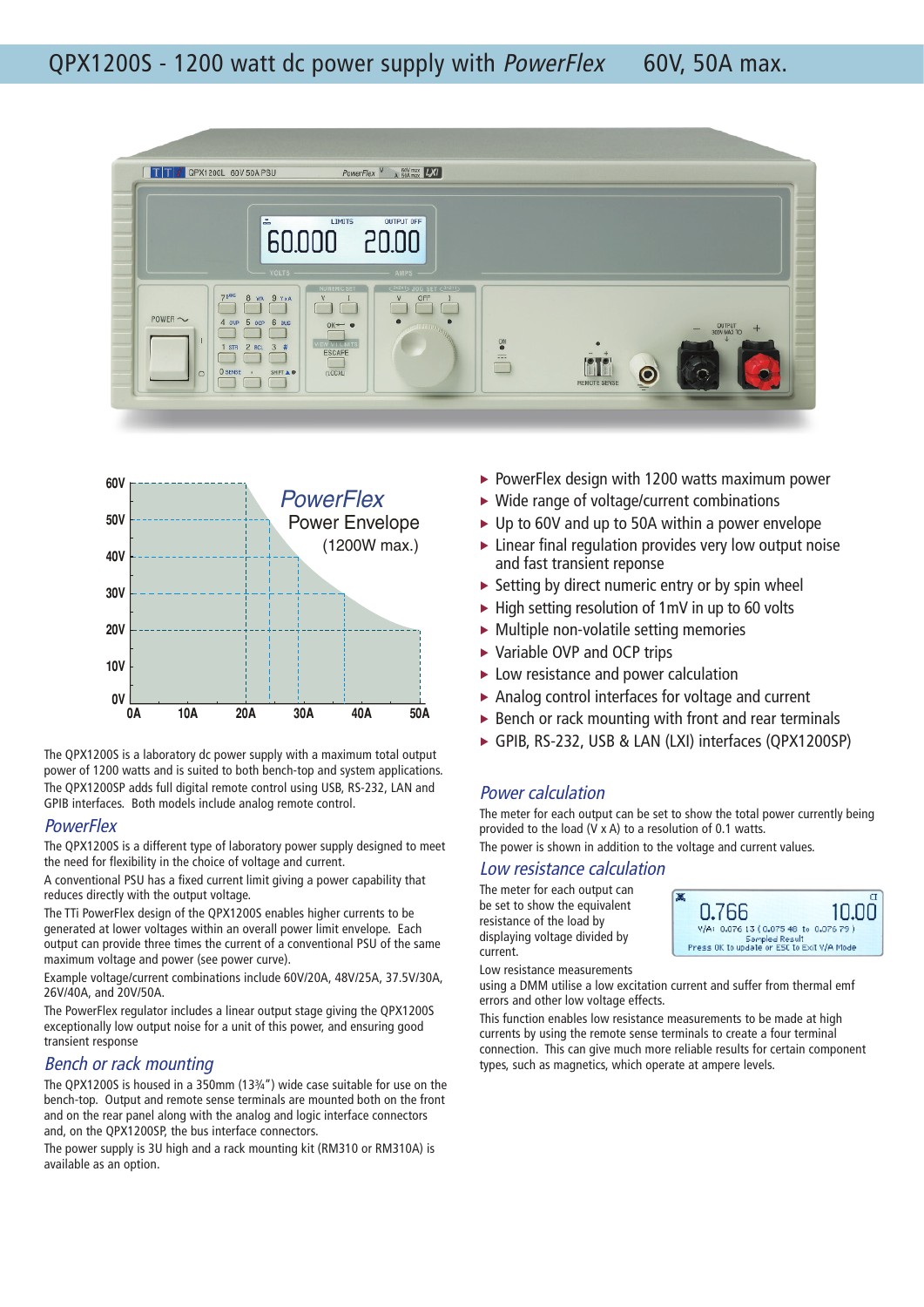### Graphic display for clarity and ease of use

The QPX600D incorporates two high resolution graphic LCDs capable of showing numbers and text in a variety of sizes.

The standard display mode shows voltage and current in large characters along with text annunciators such as

CV mode and Output On.



When settings are being changed, a dual display of parameters is used enabling existing and new settings, or actual and limit values to be viewed simultaneously.

**LIMITS** 

OUTPUT OFF

More complex functions are provided with text prompts or complete selection menus.

| #<br><b>EXTRA FUNCTIONS</b>                |  |
|--------------------------------------------|--|
| $[10 \times$ Output always off at power up |  |
| 11 Output at power up same as power down   |  |
| 20 - LOGIC OUT closed for output ON        |  |
| 21 LOGIC OUT closed for output OFF         |  |
| 22 LOGIC OUT closed for any TRIP           |  |
| OK to confirm, ESC to cancel               |  |

### Current meter averaging

When measuring rapidly varying loads it can become difficult to get useful readings from the current meter.

By selecting meter averaging, the reading is stabilised by averaging the last four readings to reduce the speed and extent of the variation.

### Numeric or rotary entry

Voltage and current levels can be set directly via the numeric keypad. Alternatively settings can be changed via the jog wheel at user selectable increments.

### Multiple settings stores

Non-volatile stores are incorporated for rapid recall of voltage and current settings and are useful for repetitive testing applications. Separate stores are provided for each output.

### OVP and OCP trips

Variable trips for over-voltage and over-current are provided on each output. Unlike a limit setting, the trip setting turns the output off and provides a different level of protection.

For example, when repetitively testing a unit which normally takes a peak current of 10A, the current limit could be set to 11A and the OCP to 10.1A to ensure that a faulty unit will trip the supply off and not be damaged by over dissipation.

The output trip can also be activated by other fault conditions including over temperature and remote sense mis-wiring. The cause of the trip is shown on the display.

### Analog and Logic interfaces



Both models incorporate analog interfaces for voltage control of both output voltage and output current (non-isolated).

The control voltages are digitised to control the PSU and the scaling can be selected as 0 to 5V or 0 to 10V for zero to full scale.

Monitor outputs for voltage and current are also provided, and can similarly be selected as 0 to 5V or 0 to 10V.

An opto isolated logic control signal is provided for control of output on/off. This can be menu selected as true  $=$  output on, or true  $=$  output off. An opto isolated open-collector logic output signal is also available. This can be menu selected as true or false for output enabled or disabled, current limit, power limit, or any fault trip.





### QPX1200SP - comprehensive bus remote control

To meet a wide variety of needs, the QPX1200SP adds a comprehensive array of digital bus interfaces. RS-232, USB, GPIB and LAN (Ethernet) with LXI support are all provided as standard.

Each of the digital bus interfaces provides full control of voltage, current, output on/off and set-up, plus read-back of voltage, current and status. The interfaces are at ground potential and are opto-isolated from the output terminals.



The GPIB interface is compliant with IEEE-488.1 and IEEE-488.2. Currently GPIB remains the most widely used interface for system applications.



An RS-232/RS-423 interface is provided for use with legacy systems. This type of serial interface remains in common useage and is perfectly satisfactory for

the control of power supplies because data speed is not an issue.



USB provides a simple and convenient means of connection to a PC and is particularly appropriate for small system use. A USB driver is provided which supports Windows 2000, XP , Vista and Windows 7.



The LAN interface uses a standard 10/100 base-T  $\mathbf{A} \mathbf{N}$  Ethernet hardware connection with ICMP and **J** ETHERNET TCP/IP Protocol for connection to a Local Area

Network or direct connection to a single PC. This interface supports LXI and is highly appropriate for system use because of its scalable nature and low cost interconnection.



The LAN interface is compliant with LXI class C. LXI (LAN eXtensions for Instrumentation) is the nextgeneration, LAN-based modular architecture standard for automated test systems managed by

the LXI Consortium, and is expected to become the successor to GPIB in many systems. For more information on LXI and how it replaces GPIB, or operates along side it, go to: www.tti-test.com/go/lxi

### IVI Driver

An IVI driver for Windows is included. This provides support for common high-level applications such as LabView\*, LabWindows\*, and HP/ Agilent VEE\*.

\* LabView and LabWindows are trademarks of National Instruments.

 HPVEE (now Agilent VEE) is a trademark of Agilent Technologies. \* Windows is a trademark of Microsoft.

### QPX1200L

The QPX1200L is identical to the QPX1200SP but omits the GPIB interface.

### Other models in the QPX series

For those requiring only a dual output power supply, the QPX600D offers dual outputs of 600 watts each using PowerFlex+ regulation. Go here for details: **www.tti-test.com/go/qpx**